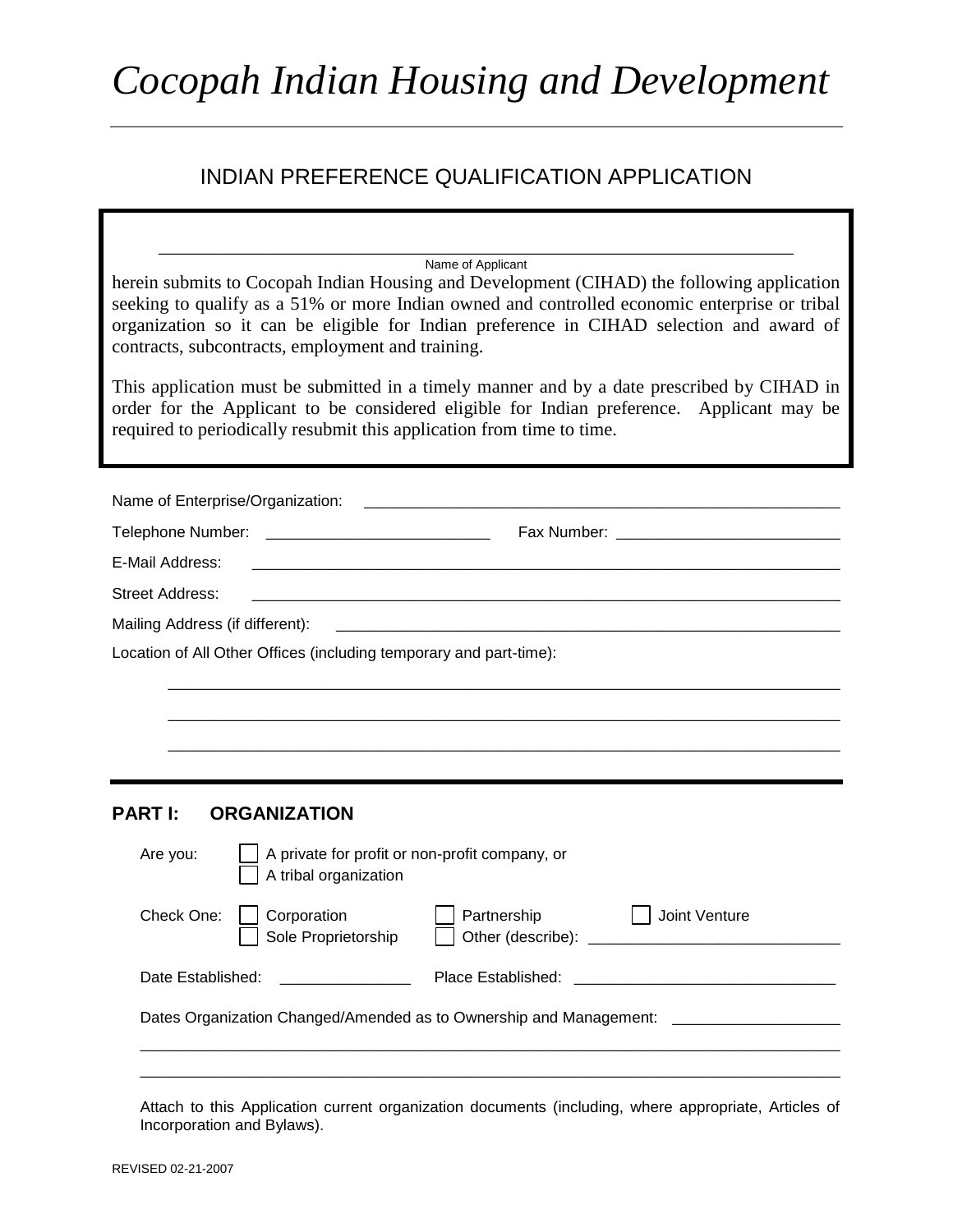## **PART II: CURRENT OWNERSHIP**

Date Current Ownership Was Established: \_\_\_\_\_\_\_\_\_\_\_\_\_\_\_\_\_\_\_\_\_\_\_\_\_\_\_\_\_\_\_\_\_\_\_\_\_\_\_\_\_\_

| <b>CURRENT OWNERSHIP</b><br>(Fill out an additional disclosure for each owner that is an entity.) |                                                               |                |                  |                   |
|---------------------------------------------------------------------------------------------------|---------------------------------------------------------------|----------------|------------------|-------------------|
| <b>NAME</b>                                                                                       | Check if<br>Enrolled in<br>a Federally<br>Recognized<br>Tribe | <b>ADDRESS</b> | <b>TELEPHONE</b> | % OF<br>OWNERSHIP |
|                                                                                                   |                                                               |                |                  |                   |
|                                                                                                   |                                                               |                |                  |                   |
|                                                                                                   |                                                               |                |                  |                   |
|                                                                                                   |                                                               |                |                  |                   |
|                                                                                                   |                                                               |                |                  |                   |
|                                                                                                   |                                                               |                |                  |                   |

\_\_\_\_\_\_\_\_\_\_\_\_\_\_\_\_\_\_\_\_\_\_\_\_\_\_\_\_\_\_\_\_\_\_\_\_\_\_\_\_\_\_\_\_\_\_\_\_\_\_\_\_\_\_\_\_\_\_\_\_\_\_\_\_\_\_\_\_\_\_\_\_\_\_\_ \_\_\_\_\_\_\_\_\_\_\_\_\_\_\_\_\_\_\_\_\_\_\_\_\_\_\_\_\_\_\_\_\_\_\_\_\_\_\_\_\_\_\_\_\_\_\_\_\_\_\_\_\_\_\_\_\_\_\_\_\_\_\_\_\_\_\_\_\_\_\_\_\_\_\_

Attach to this Application official evidence or record of enrollment of all owners who are enrolled members of federally registered tribes.

Name any companies or individuals that provide management or administrative services to your company:

\_\_\_\_\_\_\_\_\_\_\_\_\_\_\_\_\_\_\_\_\_\_\_\_\_\_\_\_\_\_\_\_\_\_\_\_\_\_\_\_\_\_\_\_\_\_\_\_\_\_\_\_\_\_\_\_\_\_\_\_\_\_\_\_\_\_\_\_\_\_\_\_\_\_\_ \_\_\_\_\_\_\_\_\_\_\_\_\_\_\_\_\_\_\_\_\_\_\_\_\_\_\_\_\_\_\_\_\_\_\_\_\_\_\_\_\_\_\_\_\_\_\_\_\_\_\_\_\_\_\_\_\_\_\_\_\_\_\_\_\_\_\_\_\_\_\_\_\_\_\_ \_\_\_\_\_\_\_\_\_\_\_\_\_\_\_\_\_\_\_\_\_\_\_\_\_\_\_\_\_\_\_\_\_\_\_\_\_\_\_\_\_\_\_\_\_\_\_\_\_\_\_\_\_\_\_\_\_\_\_\_\_\_\_\_\_\_\_\_\_\_\_\_\_\_\_

\_\_\_\_\_\_\_\_\_\_\_\_\_\_\_\_\_\_\_\_\_\_\_\_\_\_\_\_\_\_\_\_\_\_\_\_\_\_\_\_\_\_\_\_\_\_\_\_\_\_\_\_\_\_\_\_\_\_\_\_\_\_\_\_\_\_\_\_\_\_\_\_\_\_\_ \_\_\_\_\_\_\_\_\_\_\_\_\_\_\_\_\_\_\_\_\_\_\_\_\_\_\_\_\_\_\_\_\_\_\_\_\_\_\_\_\_\_\_\_\_\_\_\_\_\_\_\_\_\_\_\_\_\_\_\_\_\_\_\_\_\_\_\_\_\_\_\_\_\_\_ \_\_\_\_\_\_\_\_\_\_\_\_\_\_\_\_\_\_\_\_\_\_\_\_\_\_\_\_\_\_\_\_\_\_\_\_\_\_\_\_\_\_\_\_\_\_\_\_\_\_\_\_\_\_\_\_\_\_\_\_\_\_\_\_\_\_\_\_\_\_\_\_\_\_\_

\_\_\_\_\_\_\_\_\_\_\_\_\_\_\_\_\_\_\_\_\_\_\_\_\_\_\_\_\_\_\_\_\_\_\_\_\_\_\_\_\_\_\_\_\_\_\_\_\_\_\_\_\_\_\_\_\_\_\_\_\_\_\_\_\_\_\_\_\_\_\_\_\_\_\_ \_\_\_\_\_\_\_\_\_\_\_\_\_\_\_\_\_\_\_\_\_\_\_\_\_\_\_\_\_\_\_\_\_\_\_\_\_\_\_\_\_\_\_\_\_\_\_\_\_\_\_\_\_\_\_\_\_\_\_\_\_\_\_\_\_\_\_\_\_\_\_\_\_\_\_ \_\_\_\_\_\_\_\_\_\_\_\_\_\_\_\_\_\_\_\_\_\_\_\_\_\_\_\_\_\_\_\_\_\_\_\_\_\_\_\_\_\_\_\_\_\_\_\_\_\_\_\_\_\_\_\_\_\_\_\_\_\_\_\_\_\_\_\_\_\_\_\_\_\_\_ \_\_\_\_\_\_\_\_\_\_\_\_\_\_\_\_\_\_\_\_\_\_\_\_\_\_\_\_\_\_\_\_\_\_\_\_\_\_\_\_\_\_\_\_\_\_\_\_\_\_\_\_\_\_\_\_\_\_\_\_\_\_\_\_\_\_\_\_\_\_\_\_\_\_\_

How many employees do you currently have: \_\_\_\_\_\_\_\_\_\_\_\_\_\_\_\_\_\_\_\_\_\_\_\_\_\_\_\_\_\_\_\_\_\_\_\_\_\_\_\_

Name who has made capital contributions to your company: \_\_

Explain who will get your profit on this contract and what percentage: \_\_\_\_\_\_\_\_\_\_\_\_\_\_\_\_\_\_\_\_\_\_\_\_\_\_\_\_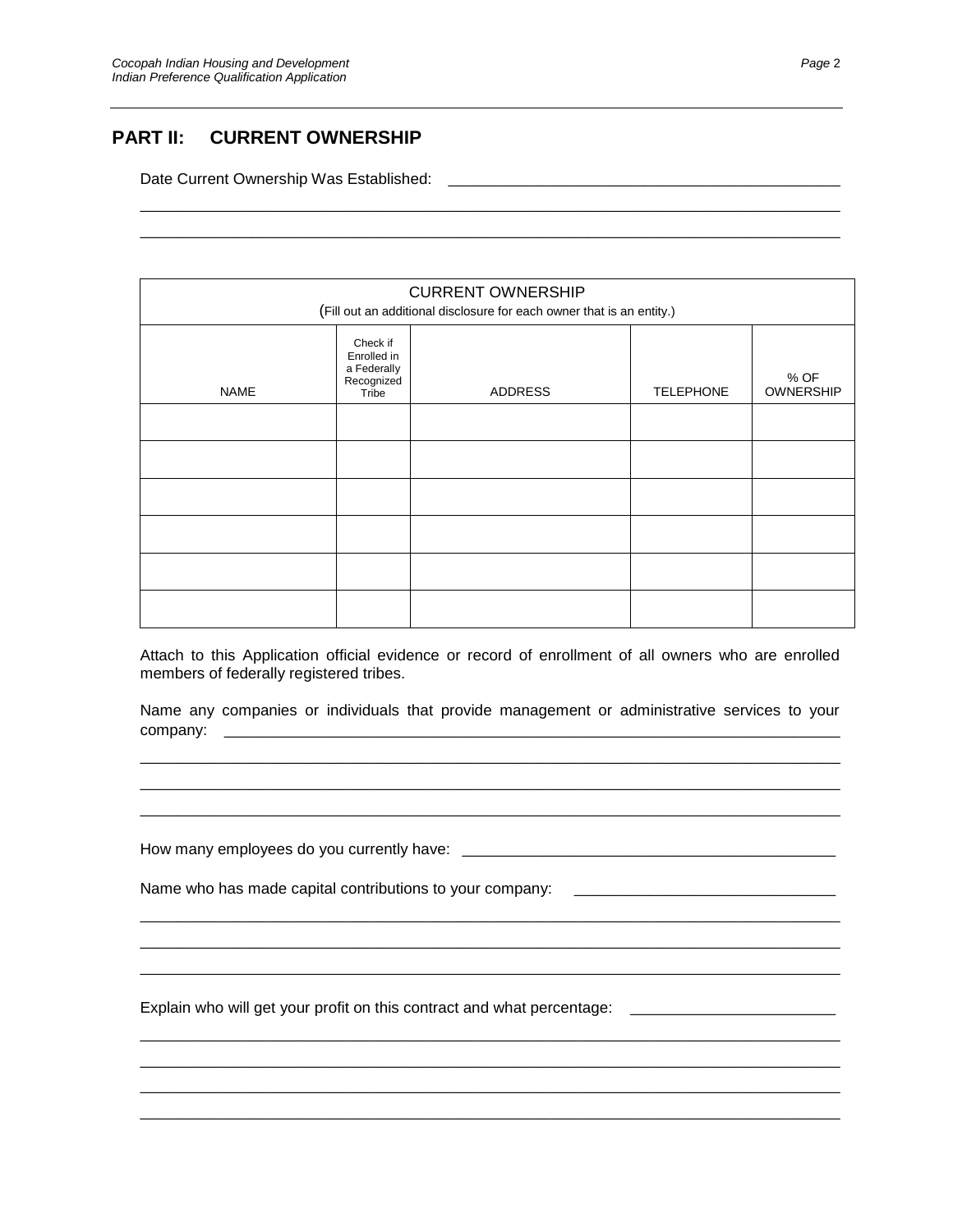| Who provides your insurance?                                                                                                                                                                                                                                       |
|--------------------------------------------------------------------------------------------------------------------------------------------------------------------------------------------------------------------------------------------------------------------|
| Agency Name/Telephone Number:                                                                                                                                                                                                                                      |
|                                                                                                                                                                                                                                                                    |
| If you are a CONSTRUCTION COMPANY: What agency and bonding companies provide your bid,<br>performance and payment bonds?                                                                                                                                           |
| Agency Name/Telephone Number:                                                                                                                                                                                                                                      |
| Bonding Company/Telephone Number:<br>the control of the control of the control of the control of the control of the control of the control of the control of the control of the control of the control of the control of the control of the control of the control |
| <u> 1989 - Andrea Santa Andrea Andrea Andrea Andrea Andrea Andrea Andrea Andrea Andrea Andrea Andrea Andrea Andr</u>                                                                                                                                               |
|                                                                                                                                                                                                                                                                    |
| Explain to whom you will contract or subcontract more than 10% of your work:<br>,我们也不能会在这里,我们的人们就会在这里,我们也不能会在这里,我们也不能会在这里,我们也不能会在这里,我们也不能会在这里,我们也不能会不能会不能会。""我们,我                                                                                                  |
|                                                                                                                                                                                                                                                                    |
|                                                                                                                                                                                                                                                                    |
|                                                                                                                                                                                                                                                                    |
| If you are supplying goods, name the companies that will provide you 10% or more of the goods to be                                                                                                                                                                |

If you are supplying goods, name the companies that will provide you 10% or more of the goods to be provided under the contract you are seeking – and identify if they are 51% or more Indian owned and controlled by an enrolled member of a federally recognized tribe:

\_\_\_\_\_\_\_\_\_\_\_\_\_\_\_\_\_\_\_\_\_\_\_\_\_\_\_\_\_\_\_\_\_\_\_\_\_\_\_\_\_\_\_\_\_\_\_\_\_\_\_\_\_\_\_\_\_\_\_\_\_\_\_\_\_\_\_\_\_\_\_\_\_\_\_ \_\_\_\_\_\_\_\_\_\_\_\_\_\_\_\_\_\_\_\_\_\_\_\_\_\_\_\_\_\_\_\_\_\_\_\_\_\_\_\_\_\_\_\_\_\_\_\_\_\_\_\_\_\_\_\_\_\_\_\_\_\_\_\_\_\_\_\_\_\_\_\_\_\_\_ \_\_\_\_\_\_\_\_\_\_\_\_\_\_\_\_\_\_\_\_\_\_\_\_\_\_\_\_\_\_\_\_\_\_\_\_\_\_\_\_\_\_\_\_\_\_\_\_\_\_\_\_\_\_\_\_\_\_\_\_\_\_\_\_\_\_\_\_\_\_\_\_\_\_\_ \_\_\_\_\_\_\_\_\_\_\_\_\_\_\_\_\_\_\_\_\_\_\_\_\_\_\_\_\_\_\_\_\_\_\_\_\_\_\_\_\_\_\_\_\_\_\_\_\_\_\_\_\_\_\_\_\_\_\_\_\_\_\_\_\_\_\_\_\_\_\_\_\_\_\_

## **PART III: PAST AND CURRENT PERFORMANCE**

Have you or any owner of your entity had any of the following occur in the past 10 years?

| Filed bankruptcy or been petitioned into bankruptcy                                   |
|---------------------------------------------------------------------------------------|
| Sued regarding a contract or payment of a contract                                    |
| Sued regarding contract, performance or payment of a contract                         |
| Failed to complete a contract on time                                                 |
| Failed to finish a contract                                                           |
| Had a claim made on a bond provided on your behalf                                    |
| Involved in arbitration regarding a contract or its performance                       |
| Had a contract terminated for cause                                                   |
| Denied Indian preference after seeking it                                             |
| Debarred, suspended or other sanctions                                                |
| Failed to properly pay a supplier, subcontractor, employee as required by contract    |
| Any legal judgments entered against you                                               |
| Any other incident involving performance of a contract where claims or disputes arose |

If so, please attach appropriate narratives to this Application.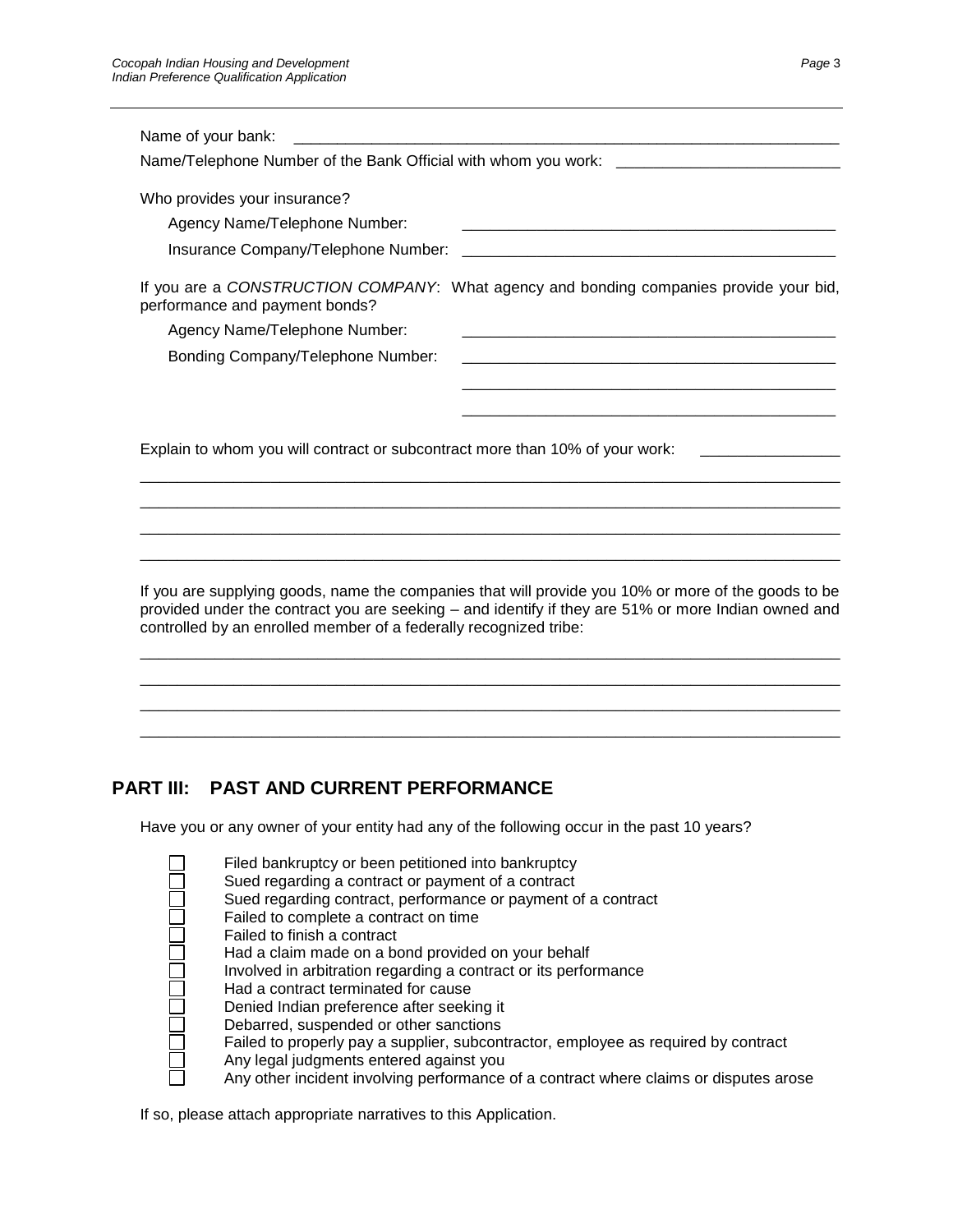Name other companies in businesses similar to what you now do that you and your owners have operated or owned in the last 10 years:

\_\_\_\_\_\_\_\_\_\_\_\_\_\_\_\_\_\_\_\_\_\_\_\_\_\_\_\_\_\_\_\_\_\_\_\_\_\_\_\_\_\_\_\_\_\_\_\_\_\_\_\_\_\_\_\_\_\_\_\_\_\_\_\_\_\_\_\_\_\_\_\_\_\_\_ **\_\_\_\_\_\_\_\_\_\_\_\_\_\_\_\_\_\_\_\_\_\_\_\_\_\_\_\_\_\_\_\_\_\_\_\_\_\_\_\_\_\_\_\_\_\_\_\_\_\_\_\_\_\_\_\_\_\_\_\_\_\_\_\_\_\_\_\_\_\_\_\_\_\_\_ \_\_\_\_\_\_\_\_\_\_\_\_\_\_\_\_\_\_\_\_\_\_\_\_\_\_\_\_\_\_\_\_\_\_\_\_\_\_\_\_\_\_\_\_\_\_\_\_\_\_\_\_\_\_\_\_\_\_\_\_\_\_\_\_\_\_\_\_\_\_\_\_\_\_\_**

List all tribes, tribally designated housing authorities and Indian housing authorities with whom you have had a contract in the past 10 years and list the years for which you had those contract(s):

\_\_\_\_\_\_\_\_\_\_\_\_\_\_\_\_\_\_\_\_\_\_\_\_\_\_\_\_\_\_\_\_\_\_\_\_\_\_\_\_\_\_\_\_\_\_\_\_\_\_\_\_\_\_\_\_\_\_\_\_\_\_\_\_\_\_\_\_\_\_\_\_\_\_\_ \_\_\_\_\_\_\_\_\_\_\_\_\_\_\_\_\_\_\_\_\_\_\_\_\_\_\_\_\_\_\_\_\_\_\_\_\_\_\_\_\_\_\_\_\_\_\_\_\_\_\_\_\_\_\_\_\_\_\_\_\_\_\_\_\_\_\_\_\_\_\_\_\_\_\_ \_\_\_\_\_\_\_\_\_\_\_\_\_\_\_\_\_\_\_\_\_\_\_\_\_\_\_\_\_\_\_\_\_\_\_\_\_\_\_\_\_\_\_\_\_\_\_\_\_\_\_\_\_\_\_\_\_\_\_\_\_\_\_\_\_\_\_\_\_\_\_\_\_\_\_ \_\_\_\_\_\_\_\_\_\_\_\_\_\_\_\_\_\_\_\_\_\_\_\_\_\_\_\_\_\_\_\_\_\_\_\_\_\_\_\_\_\_\_\_\_\_\_\_\_\_\_\_\_\_\_\_\_\_\_\_\_\_\_\_\_\_\_\_\_\_\_\_\_\_\_

## **PART IV: CONTROL**

List all officers of your company and any Board members:

| <b>NAME</b> | <b>TITLE/POSITION</b> | MANAGEMENT DUTIES | If enrolled in a<br>federally<br>recognized tribe,<br>name the tribe |
|-------------|-----------------------|-------------------|----------------------------------------------------------------------|
|             |                       |                   |                                                                      |
|             |                       |                   |                                                                      |
|             |                       |                   |                                                                      |
|             |                       |                   |                                                                      |
|             |                       |                   |                                                                      |
|             |                       |                   |                                                                      |

List the other top 10 management positions:

| <b>NAME</b> | TITLE/POSITION | MANAGEMENT DUTIES | If enrolled in a<br>federally<br>recognized tribe,<br>name the tribe |
|-------------|----------------|-------------------|----------------------------------------------------------------------|
|             |                |                   |                                                                      |
|             |                |                   |                                                                      |
|             |                |                   |                                                                      |
|             |                |                   |                                                                      |
|             |                |                   |                                                                      |
|             |                |                   |                                                                      |
|             |                |                   |                                                                      |
|             |                |                   |                                                                      |
|             |                |                   |                                                                      |
|             |                |                   |                                                                      |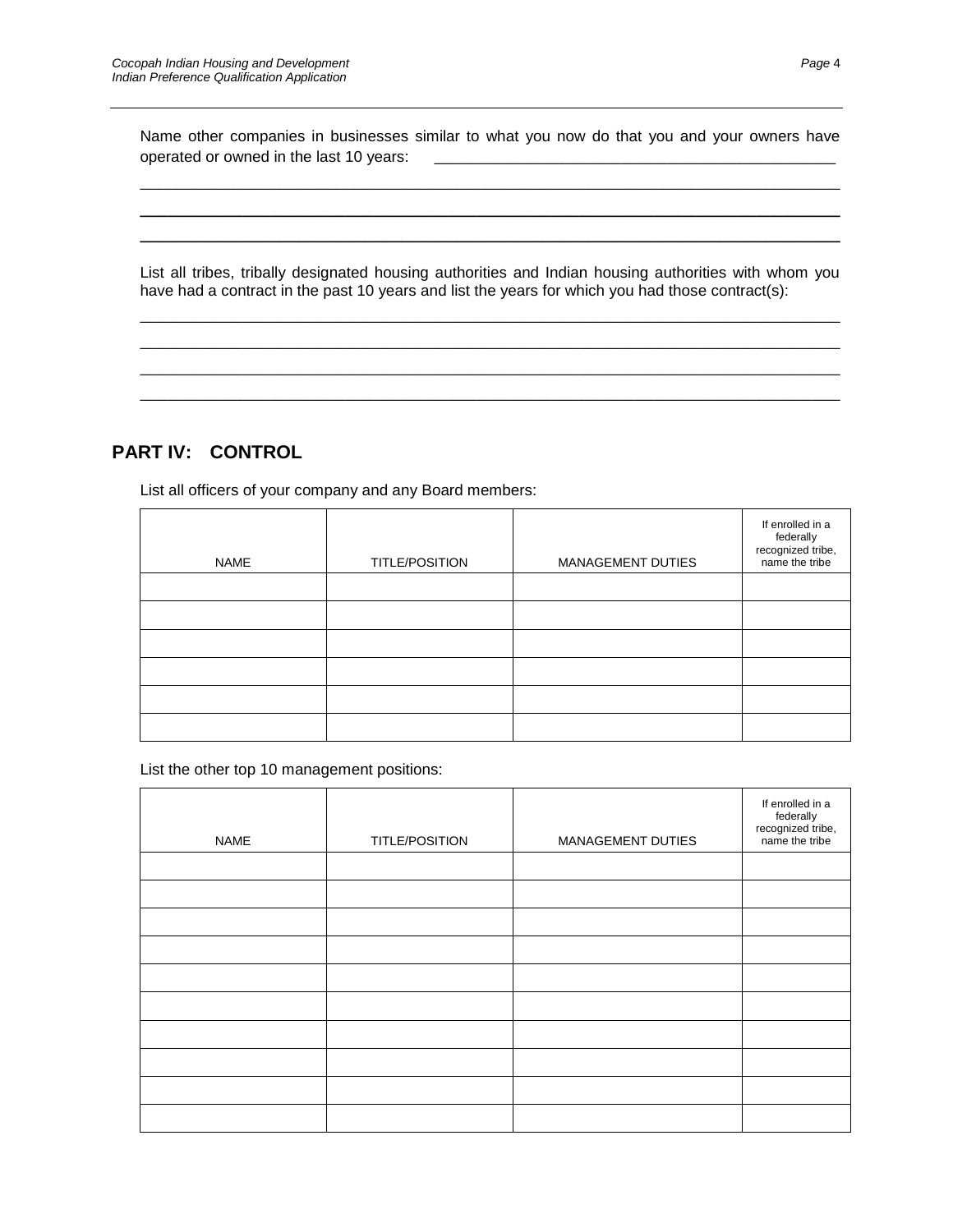If any of the above individuals have employment, positions or contracts with or interests (including ownership) in other companies, please so identify and explain, including the % or work time they spend in that position:

\_\_\_\_\_\_\_\_\_\_\_\_\_\_\_\_\_\_\_\_\_\_\_\_\_\_\_\_\_\_\_\_\_\_\_\_\_\_\_\_\_\_\_\_\_\_\_\_\_\_\_\_\_\_\_\_\_\_\_\_\_\_\_\_\_\_\_\_\_\_\_\_\_\_\_ \_\_\_\_\_\_\_\_\_\_\_\_\_\_\_\_\_\_\_\_\_\_\_\_\_\_\_\_\_\_\_\_\_\_\_\_\_\_\_\_\_\_\_\_\_\_\_\_\_\_\_\_\_\_\_\_\_\_\_\_\_\_\_\_\_\_\_\_\_\_\_\_\_\_\_ \_\_\_\_\_\_\_\_\_\_\_\_\_\_\_\_\_\_\_\_\_\_\_\_\_\_\_\_\_\_\_\_\_\_\_\_\_\_\_\_\_\_\_\_\_\_\_\_\_\_\_\_\_\_\_\_\_\_\_\_\_\_\_\_\_\_\_\_\_\_\_\_\_\_\_ \_\_\_\_\_\_\_\_\_\_\_\_\_\_\_\_\_\_\_\_\_\_\_\_\_\_\_\_\_\_\_\_\_\_\_\_\_\_\_\_\_\_\_\_\_\_\_\_\_\_\_\_\_\_\_\_\_\_\_\_\_\_\_\_\_\_\_\_\_\_\_\_\_\_\_ \_\_\_\_\_\_\_\_\_\_\_\_\_\_\_\_\_\_\_\_\_\_\_\_\_\_\_\_\_\_\_\_\_\_\_\_\_\_\_\_\_\_\_\_\_\_\_\_\_\_\_\_\_\_\_\_\_\_\_\_\_\_\_\_\_\_\_\_\_\_\_\_\_\_\_

If you are a *CONSTRUCTION COMPANY*, list your core crew employees:

What companies or individuals, if any, are mentoring or providing you assistance (included but not limited to loans, capital or staff) to develop as a company and explain on an attached sheet:

\_\_\_\_\_\_\_\_\_\_\_\_\_\_\_\_\_\_\_\_\_\_\_\_\_\_\_\_\_\_\_\_\_\_\_\_\_\_\_\_\_\_\_\_\_\_\_\_\_\_\_\_\_\_\_\_\_\_\_\_\_\_\_\_\_\_\_\_\_\_\_\_\_\_\_ \_\_\_\_\_\_\_\_\_\_\_\_\_\_\_\_\_\_\_\_\_\_\_\_\_\_\_\_\_\_\_\_\_\_\_\_\_\_\_\_\_\_\_\_\_\_\_\_\_\_\_\_\_\_\_\_\_\_\_\_\_\_\_\_\_\_\_\_\_\_\_\_\_\_\_ \_\_\_\_\_\_\_\_\_\_\_\_\_\_\_\_\_\_\_\_\_\_\_\_\_\_\_\_\_\_\_\_\_\_\_\_\_\_\_\_\_\_\_\_\_\_\_\_\_\_\_\_\_\_\_\_\_\_\_\_\_\_\_\_\_\_\_\_\_\_\_\_\_\_\_ \_\_\_\_\_\_\_\_\_\_\_\_\_\_\_\_\_\_\_\_\_\_\_\_\_\_\_\_\_\_\_\_\_\_\_\_\_\_\_\_\_\_\_\_\_\_\_\_\_\_\_\_\_\_\_\_\_\_\_\_\_\_\_\_\_\_\_\_\_\_\_\_\_\_\_

\_\_\_\_\_\_\_\_\_\_\_\_\_\_\_\_\_\_\_\_\_\_\_\_\_\_\_\_\_\_\_\_\_\_\_\_\_\_\_\_\_\_\_\_\_\_\_\_\_\_\_\_\_\_\_\_\_\_\_\_\_\_\_\_\_\_\_\_\_\_\_\_\_\_\_ \_\_\_\_\_\_\_\_\_\_\_\_\_\_\_\_\_\_\_\_\_\_\_\_\_\_\_\_\_\_\_\_\_\_\_\_\_\_\_\_\_\_\_\_\_\_\_\_\_\_\_\_\_\_\_\_\_\_\_\_\_\_\_\_\_\_\_\_\_\_\_\_\_\_\_ \_\_\_\_\_\_\_\_\_\_\_\_\_\_\_\_\_\_\_\_\_\_\_\_\_\_\_\_\_\_\_\_\_\_\_\_\_\_\_\_\_\_\_\_\_\_\_\_\_\_\_\_\_\_\_\_\_\_\_\_\_\_\_\_\_\_\_\_\_\_\_\_\_\_\_ \_\_\_\_\_\_\_\_\_\_\_\_\_\_\_\_\_\_\_\_\_\_\_\_\_\_\_\_\_\_\_\_\_\_\_\_\_\_\_\_\_\_\_\_\_\_\_\_\_\_\_\_\_\_\_\_\_\_\_\_\_\_\_\_\_\_\_\_\_\_\_\_\_\_\_ \_\_\_\_\_\_\_\_\_\_\_\_\_\_\_\_\_\_\_\_\_\_\_\_\_\_\_\_\_\_\_\_\_\_\_\_\_\_\_\_\_\_\_\_\_\_\_\_\_\_\_\_\_\_\_\_\_\_\_\_\_\_\_\_\_\_\_\_\_\_\_\_\_\_\_

Disclose here and explain on an attached sheet any agreements or arrangements whereby some or all of your company is managed, administered or run in whole or in part by an individual(s) or company(ies) not otherwise explained in this Application: \_\_\_\_\_\_\_

\_\_\_\_\_\_\_\_\_\_\_\_\_\_\_\_\_\_\_\_\_\_\_\_\_\_\_\_\_\_\_\_\_\_\_\_\_\_\_\_\_\_\_\_\_\_\_\_\_\_\_\_\_\_\_\_\_\_\_\_\_\_\_\_\_\_\_\_\_\_\_\_\_\_\_ \_\_\_\_\_\_\_\_\_\_\_\_\_\_\_\_\_\_\_\_\_\_\_\_\_\_\_\_\_\_\_\_\_\_\_\_\_\_\_\_\_\_\_\_\_\_\_\_\_\_\_\_\_\_\_\_\_\_\_\_\_\_\_\_\_\_\_\_\_\_\_\_\_\_\_ \_\_\_\_\_\_\_\_\_\_\_\_\_\_\_\_\_\_\_\_\_\_\_\_\_\_\_\_\_\_\_\_\_\_\_\_\_\_\_\_\_\_\_\_\_\_\_\_\_\_\_\_\_\_\_\_\_\_\_\_\_\_\_\_\_\_\_\_\_\_\_\_\_\_\_ \_\_\_\_\_\_\_\_\_\_\_\_\_\_\_\_\_\_\_\_\_\_\_\_\_\_\_\_\_\_\_\_\_\_\_\_\_\_\_\_\_\_\_\_\_\_\_\_\_\_\_\_\_\_\_\_\_\_\_\_\_\_\_\_\_\_\_\_\_\_\_\_\_\_\_

Disclose here and explain on an attached sheet any public or private agreements, or arrangements, other than those fully disclosed and explained elsewhere in this Application, whereby companies or individuals (i.e., service agreements, supplier contracts or subcontracting) received profit from your company: \_\_\_\_\_\_\_\_\_\_\_\_\_\_\_\_\_\_\_\_\_\_\_\_\_\_\_\_\_\_\_\_\_\_\_\_\_\_\_\_\_\_\_\_\_\_\_\_\_\_\_\_\_\_\_\_\_\_\_\_\_\_\_\_\_\_

\_\_\_\_\_\_\_\_\_\_\_\_\_\_\_\_\_\_\_\_\_\_\_\_\_\_\_\_\_\_\_\_\_\_\_\_\_\_\_\_\_\_\_\_\_\_\_\_\_\_\_\_\_\_\_\_\_\_\_\_\_\_\_\_\_\_\_\_\_\_\_\_\_\_\_ \_\_\_\_\_\_\_\_\_\_\_\_\_\_\_\_\_\_\_\_\_\_\_\_\_\_\_\_\_\_\_\_\_\_\_\_\_\_\_\_\_\_\_\_\_\_\_\_\_\_\_\_\_\_\_\_\_\_\_\_\_\_\_\_\_\_\_\_\_\_\_\_\_\_\_ \_\_\_\_\_\_\_\_\_\_\_\_\_\_\_\_\_\_\_\_\_\_\_\_\_\_\_\_\_\_\_\_\_\_\_\_\_\_\_\_\_\_\_\_\_\_\_\_\_\_\_\_\_\_\_\_\_\_\_\_\_\_\_\_\_\_\_\_\_\_\_\_\_\_\_ \_\_\_\_\_\_\_\_\_\_\_\_\_\_\_\_\_\_\_\_\_\_\_\_\_\_\_\_\_\_\_\_\_\_\_\_\_\_\_\_\_\_\_\_\_\_\_\_\_\_\_\_\_\_\_\_\_\_\_\_\_\_\_\_\_\_\_\_\_\_\_\_\_\_\_